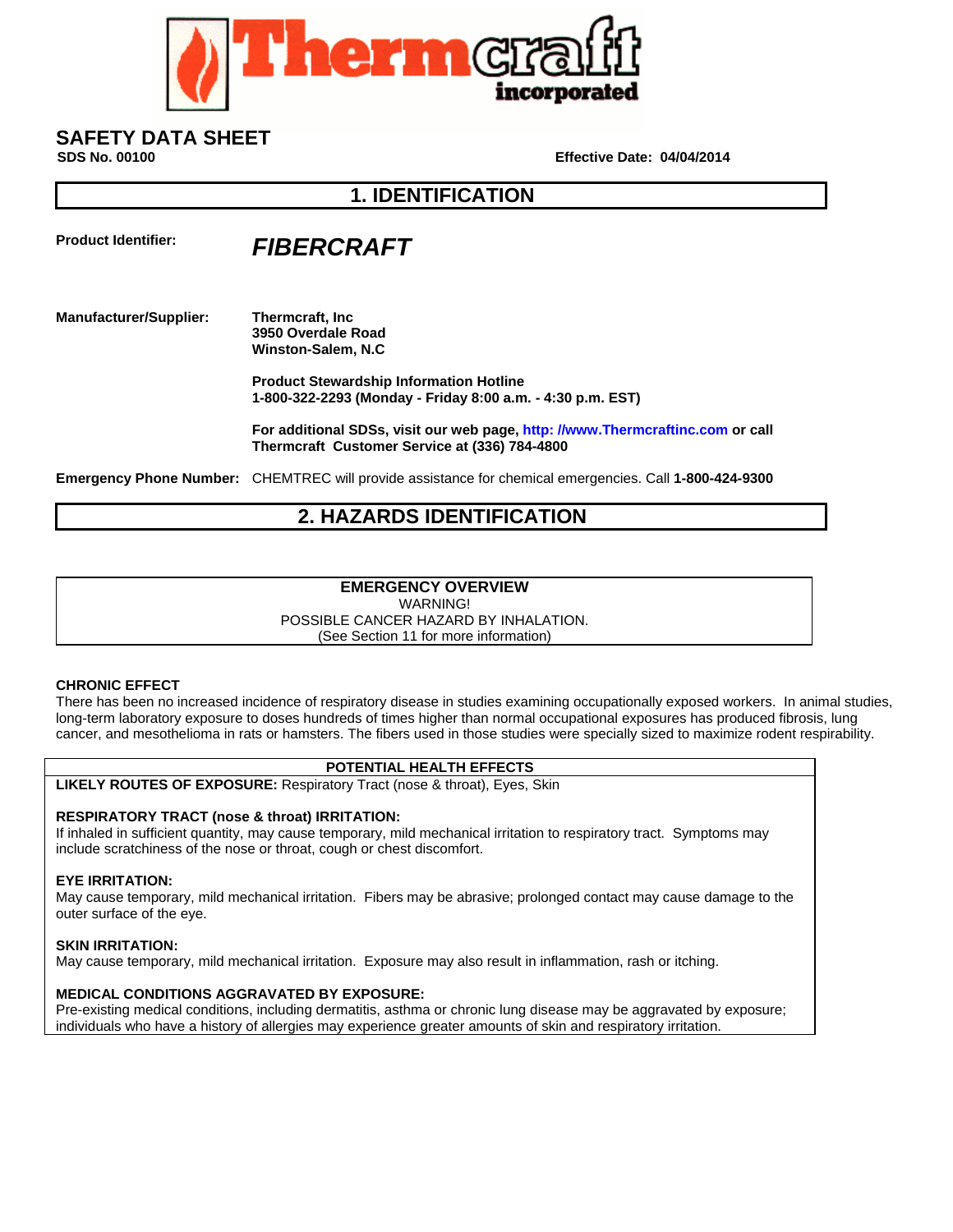### **3. COMPOSITION / INFORMATION ON INGREDIENTS**

| <b>COMPONENTS</b>                     | <b>CAS NUMBER</b> | % BY WEIGHT |
|---------------------------------------|-------------------|-------------|
| Refractories, Fibers, Aluminosilicate | 142844-00-6       | 60-65       |
| Calcined kaolin clay                  | 1332-58-7         | $15 - 20$   |
| Silica (amorphous)                    | 7631-86-9         | $10 - 15$   |
| Starch                                | 9005-25-8         | $5-10$      |
|                                       |                   |             |

**\*Synonyms:** RCF, ceramic fiber, synthetic vitreous fiber (SVF), man-made vitreous fiber (MMVF), man-made mineral fiber (MMMF), high temperature insulation wool (HTIW)

(See Section 8 "Exposure Controls / Personal Protection" for exposure guidelines)

### **4. FIRST AID MEASURES**

### **RESPIRATORY TRACT (nose & throat) IRRITATION:**

If respiratory tract irritation develops, move the person to a dust free location. Get medical attention if the irritation continues. See Section 8 for additional measures to reduce or eliminate exposure.

#### **EYE IRRITATION:**

If eyes become irritated, flush immediately with large amounts of lukewarm water for at least 15 minutes. Eyelids should be held away from the eyeball to ensure thorough rinsing. Do not rub eyes. Get medical attention if irritation persists.

#### **SKIN IRRITATION:**

If skin becomes irritated, remove soiled clothing. Do not rub or scratch exposed skin. Wash area of contact thoroughly with soap and water. Using a skin cream or lotion after washing may be helpful.

#### **NOTES TO PHYSICIANS:**

Skin and respiratory effects are the result of temporary, mild mechanical irritation; fiber exposure does not result in allergic manifestations.

### **5. FIRE FIGHTING MEASURES**

#### **Hazardous Decomposition Products:**

**Suitable Extinguishing Media:** Use extinguishing media suitable for type of surrounding fire.

Thermal decomposition of binder from fires or from first heat of product may release smoke, carbon monoxide, and carbon dioxide. Use adequate ventilation or other precautions to eliminate exposure to vapors resulting from thermal decomposition of binder. Exposure to thermal decomposition fumes may cause respiratory tract irritation, bronchial hyper-reactivity or an asthmatic-type response.

**Flammable Properties:** Non combustible **Special protective equipment and precautions for fire-fighters Unusual Fire and Explosion Hazard:** None **NFPA Unusual Hazards:** None

Wear a NIOSH certified respirator together with other protective gear appropriate to the surrounding fire.

### **6. ACCIDENTAL RELEASE MEASURES**

#### **PERSONAL PRECAUTIONS**

Minimize airborne dust. Compressed air or dry sweeping should not be used for cleaning. See Section 8 "Exposure Controls / Personal Protection" for exposure guidelines.

### **METHODS AND MATERIALS FOR CONTAINMENT AND CLEANING UP**

Dust suppressing cleaning methods such as wet sweeping or vacuuming should be used to clean the work area. If vacuuming, the vacuum must be equipped with a HEPA filter.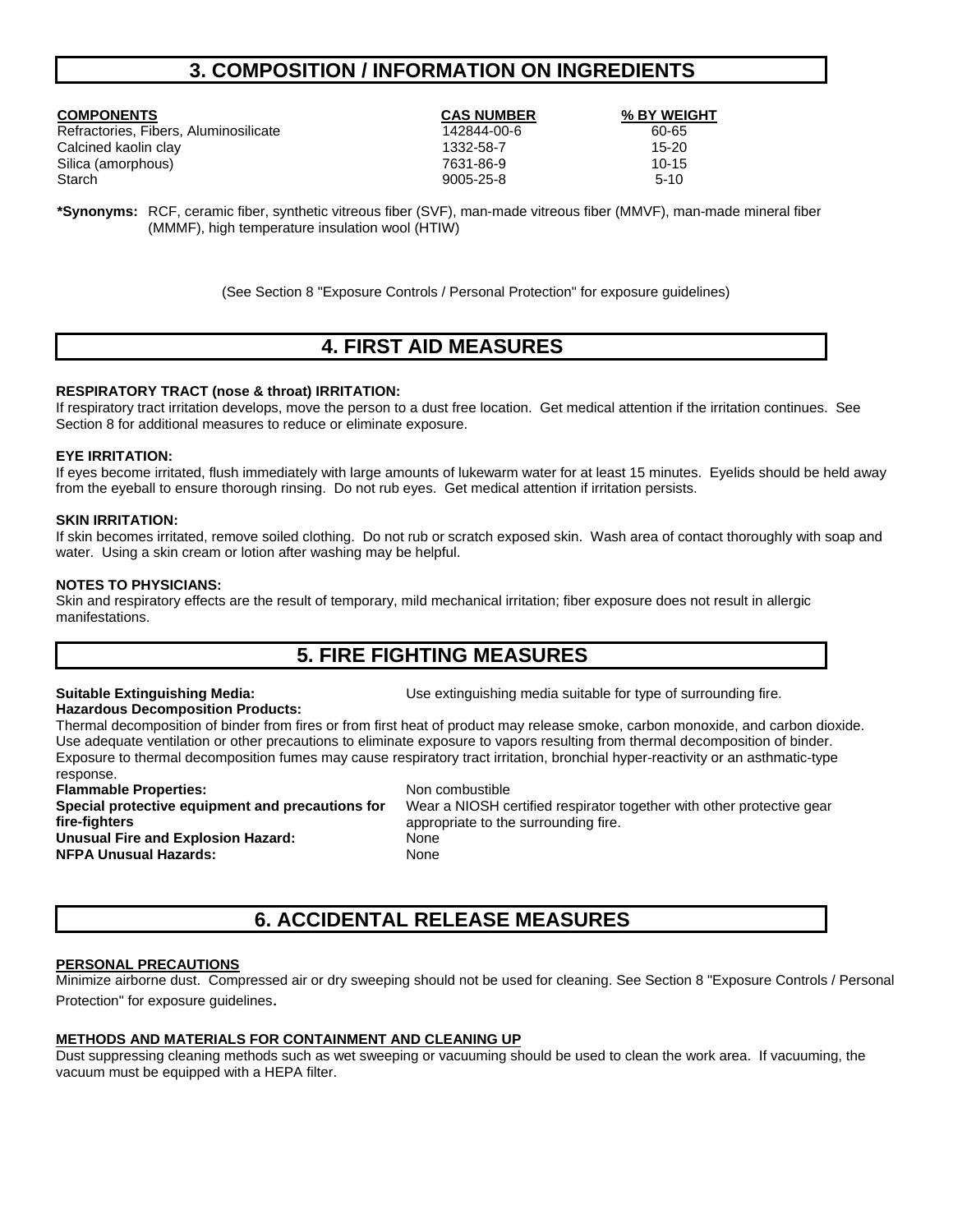### **7. HANDLING AND STORAGE**

### **PRECAUTIONS FOR SAFE HANDLING**

Handle fiber carefully to minimize airborne dust. Limit use of power tools unless in conjunction with local exhaust. Use hand tools whenever possible. Frequently clean the work area with HEPA filtered vacuum or wet sweeping to minimize the accumulation of debris. Do not use compressed air for clean-up.

### **CONDITIONS FOR SAFE STORAGE**

Store in original container in a dry area. Keep container closed when not in use.

### **EMPTY CONTAINERS**

Product packaging may contain residue. Do not reuse.

### **8. EXPOSURE CONTROLS/PERSONAL PROTECTION**

### **EXPOSURE GUIDELINES**

| <b>Components</b>                        | <b>OSHA PEL</b>                                                                                      | <b>ACGIH TLV</b>        | <b>MANUFACTURER</b><br><b>REG</b> |
|------------------------------------------|------------------------------------------------------------------------------------------------------|-------------------------|-----------------------------------|
| Refractories, Fibers,<br>Aluminosilicate | None established*                                                                                    | 0.2 f/cc TLV, 8-hr. TWA | $0.5$ f/cc, 8-hr. TWA**           |
| Calcined kaolin clay                     | 5 mg/m <sup>3</sup> PEL (resp. dust) 15 mg/m <sup>3</sup> PEL 2 mg/m <sup>3</sup><br>(total dust)    |                         | None established                  |
| Silica (amorphous)                       | 20 mppcf or 80 mg/m <sup>3</sup> / $%$ SiO <sub>2</sub>                                              | 10 mg/m <sup>3</sup> .  | None established                  |
| Starch                                   | 5 mg/m <sup>3</sup> PEL (resp. dust) 15 mg/m <sup>3</sup> PEL 10 mg/m <sup>3</sup> .<br>(total dust) |                         | None established                  |

\*Except of in the state of California, there is no specific regulatory standard for RCF in the U.S. OSHA's "Particulate Not Otherwise Regulated (PNOR)" standard [29 CFR 1910.1000, Subpart Z, Air Contaminants] applies generally - Total Dust Total Dust 15 mg/m<sup>3</sup>; Respirable Fraction 5 mg/m<sup>3</sup>. The PEL for RCF in California is 0.2 f/cc, 8-hr TWA.

\*\*HTIW Coalition has sponsored comprehensive toxicology and epidemiology studies to identify potential RCF-related health effects [see Section 11 for more details], consulted experts familiar with fiber and particle science, conducted a thorough review of the RCFrelated scientific literature, and further evaluated the data in a state-of-the-art quantitative risk assessment. Based on these efforts and in the absence of an OSHA PEL, HTIW Coalition has adopted a recommended exposure guideline, as measured under NIOSH Method 7400 B. The manufacturers' REG is intended to promote occupational health and safety through prudent exposure control and reduction and it reflects relative technical and economic feasibility as determined by extensive industrial hygiene monitoring efforts undertaken pursuant to an agreement with the U.S. Occupational Safety and Health Administration (OSHA).

### **OTHER OCCUPATIONAL EXPOSURE LEVELS (OEL)**

RCF-related occupational exposure limits vary internationally. Regulatory OEL examples include: California – 0.2 f/cc; Canada – 0.2 to 1.0 f/cc, United Kingdom – 1.0 f/cc ; The objectives and criteria underlying each of these OEL decisions also vary. The evaluation of occupational exposure limits and determining their relative applicability to the workplace is best performed, on a case-by-case basis, by a qualified Industrial Hygienist.

### **ENGINEERING CONTROLS**

Use engineering controls such as local exhaust ventilation, point of generation dust collection, down draft work stations, emission controlling tool designs, and materials handling equipment designed to minimize airborne fiber emissions.

### **PERSONAL PROTECTION EQUIPMENT**

### **Respiratory Protection – RCF:**

When engineering and/or administrative controls are insufficient to maintain workplace concentrations within the 0.5 f/cc REG, the use of appropriate respiratory protection, pursuant to the requirements of OSHA Standards 29 CFR 1910.134 and 29 CFR 1926.103, is recommended. The following information is provided as an example of appropriate respiratory protection for aluminosilicate fibers. The evaluation of workplace hazards and the identification of appropriate respiratory protection are best performed, on a case by case basis, by a qualified Industrial Hygienist.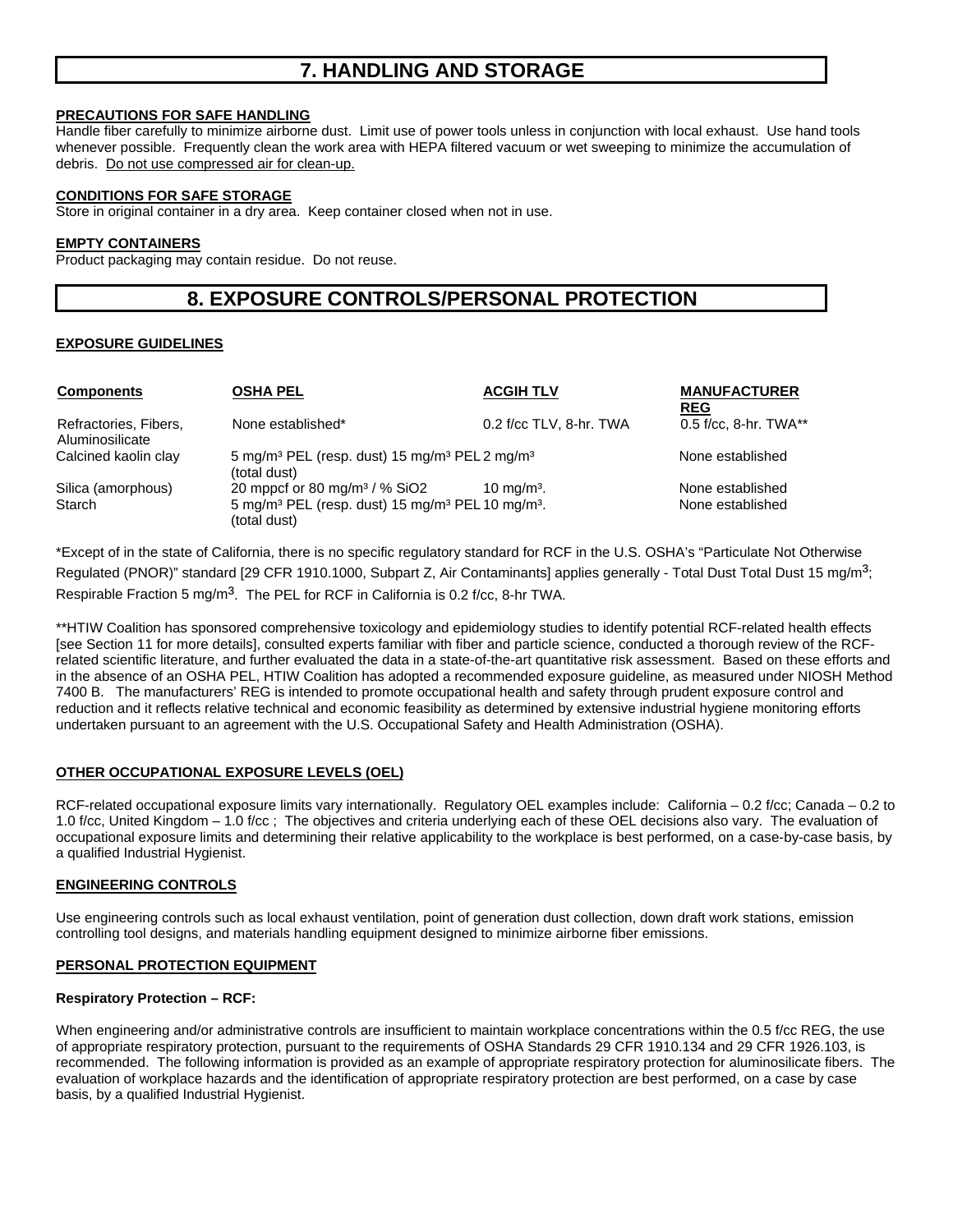| <b>MANUFACTURER'S RESPIRATORY PROTECTION RECOMMENDATIONS</b><br>WHEN HANDLING RCF PRODUCTS                                                                                                                  |                                                                                                                                                              |  |
|-------------------------------------------------------------------------------------------------------------------------------------------------------------------------------------------------------------|--------------------------------------------------------------------------------------------------------------------------------------------------------------|--|
| <b>Respirable Airborne Fiber Concentration</b><br>(levels are 8-hr. time-weighted averages)                                                                                                                 | <b>Respirator Recommendation</b>                                                                                                                             |  |
| Not yet determined but expected to be below REG/PEL/OEL based A respirator with a filter efficiency of at least 95%<br>on operation                                                                         |                                                                                                                                                              |  |
| "Reliably" less than REG/PEL/OEL                                                                                                                                                                            | See recommendation below for individual worker requests                                                                                                      |  |
| Up to 10 times of <b>REG/PEL/OEL</b>                                                                                                                                                                        | A single use respirator or half-face, air purifying respirator with a<br>filter efficiency of at least 95%                                                   |  |
| Up to 50 times of <b>REG/PEL/OEL</b>                                                                                                                                                                        | Full-facepiece, air purifying respirator equipped with a NIOSH<br>certified particulate filter cartridge with a filter efficiency of at least<br>95% or PAPR |  |
| Greater than 50 times of REG/PEL/OEL                                                                                                                                                                        | PAPR with tight-fitting full facepiece or a supplied air respirator in<br>Icontinuous flow mode                                                              |  |
| When individual workers request respiratory protection as a matter<br>of personal comfort or choice where exposures are "reliably" below respirator with a filter efficiency of at least 95%.<br>$0.5$ f/cc | A NIOSH certified respirator, such as a single use particulate                                                                                               |  |

<sup>†</sup>The 95% filter efficiency recommendation is based on NIOSH respirator selection logic sequence for exposure to particulates. Selection of filter efficiency (i.e. 95%, 99% or 99.97%) depends on how much filter leakage can be accepted. Higher filter efficiency means lower filter leakage. Other factors to consider are the NIOSH filter series N, R or P. (N) **N**ot resistant to oil, (R) **R**esistant to oil and (P) oil **P**roof. These recommendations are not designed to limit informed choices, provided that respiratory protection decisions comply with 29 CFR 1910.134.

### **Other Information:**

- Concentrations based upon an eight-hour time weighted average (TWA) as determined by air samples collected and analyzed pursuant to NIOSH method 7400 (B) for airborne fibers.
- The manufacturer recommends the use of a full-facepiece air purifying respirator equipped with an appropriate particulate filter cartridge during furnace tear-out events and the removal of used RCF to control exposures to airborne fiber and the potential presence of crystalline silica. If exposure levels are known, the respiratory protection chart provided above may be applied.
- Potential exposure to other airborne contaminants should be evaluated by a qualified Industrial Hygienist for the selection of appropriate respiratory protection and air monitoring.

### **Skin Protection:**

Wear gloves, head coverings and full body clothing as necessary to prevent skin irritation. Washable or disposable clothing may be used. If possible, do not take unwashed clothing home. If soiled work clothing must be taken home, employers should ensure employees are thoroughly trained on the best practices to minimize non-work dust exposure (e.g., vacuum clothes before leaving the work area, wash work clothing separately, rinse washer before washing other household clothes, etc.).

### **Eye Protection:**

Wear safety glasses with side shields or other forms of eye protection in compliance with appropriate OSHA standards to prevent eye irritation. The use of contact lenses is not recommended, unless used in conjunction with appropriate eye protection. Do not touch eyes with soiled body parts or materials. If possible, have eye-washing facilities readily available where eye irritation can occur.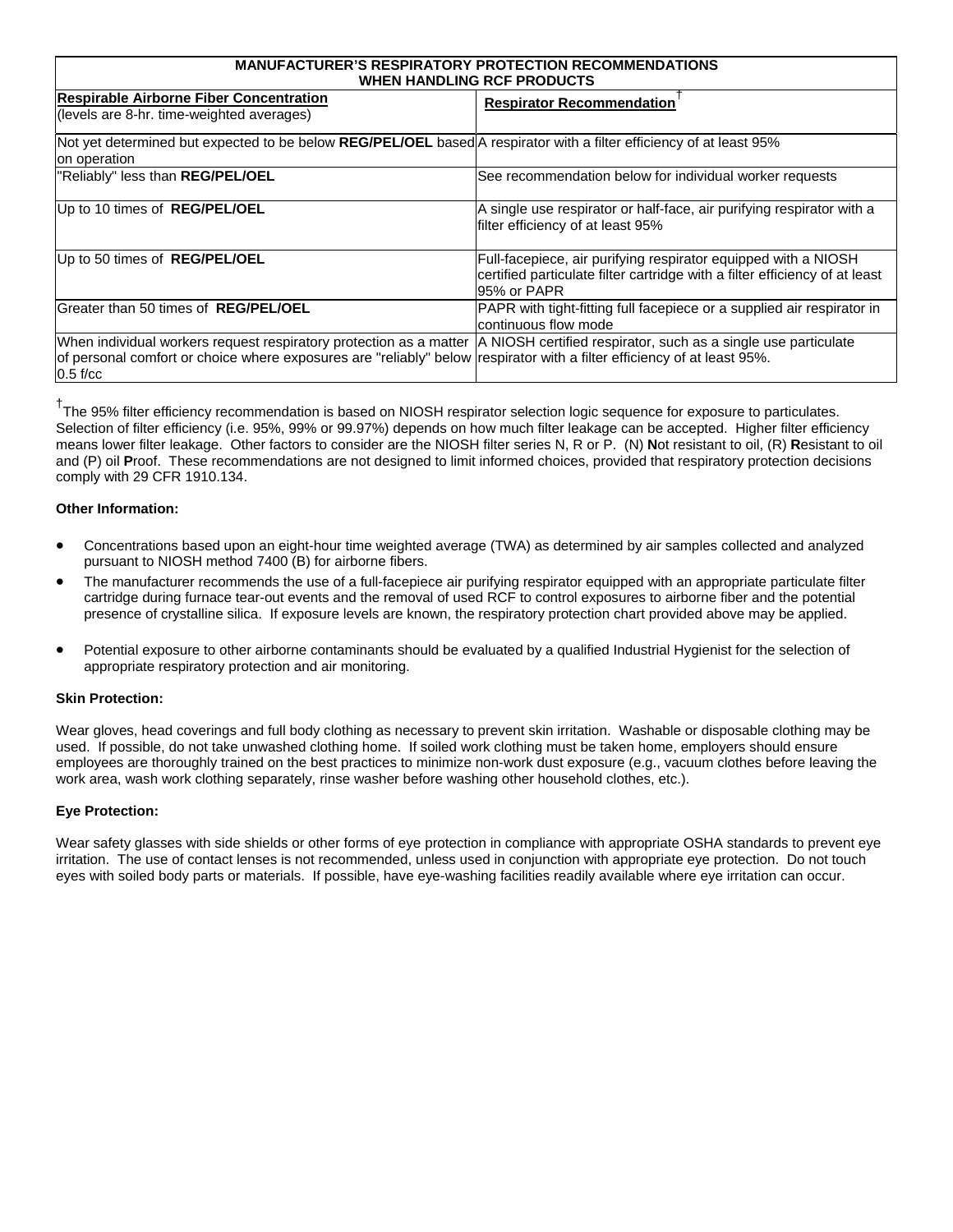### **9. PHYSICAL AND CHEMICAL PROPERTIES**

**Melting point** 1760° C (3200° F) **Solubility** Insoluble **Initial boiling point and boiling range** 

**Appearance** White, fibrous wool **Upper/lower flammability or explosive limits Odor Changes Conference Codorles State Codor**<br> **Odor threshold** Mot applicable **Vapor density** Not applicable **Not applicable Odor threshold Not applicable <b>Vapor density Not applicable Not applicable pH Not applicable Relative density** 2.50 - 2.75 (fiber)

Not applicable **Partition coefficient: noctanol/water Flash point** Not applicable **Auto-ignition temperature** Not applicable **Evaporation rate** Not applicable **Decomposition temperature** Not applicable **Flammability • Not applicable • Viscosity • Not applicable <b>Viscosity** • Not applicable

Not applicable

Not applicable

### **10. STABILITY AND REACTIVITY**

**REACTIVITY** Not Applicable. **CHEMICAL STABILITY:** Stable under conditions of normal use. **POSSIBILITY OF HAZARDOUS REACTIONS:** Not Applicable. **CONDITIONS TO AVOID:** None. **INCOMPATIBLE MATERIALS:** None known. **HAZARDOUS DECOMPOSITION PRODUCTS:** 

Thermal decomposition of binder from fires or from first heat of product may release smoke, carbon monoxide, and carbon dioxide. Use adequate ventilation or other precautions to eliminate exposure to vapors resulting from thermal decomposition of binder. Exposure to thermal decomposition fumes may cause respiratory tract irritation, bronchial hyper-reactivity or an asthmatic-type response.

## **11. TOXICOLOGICAL INFORMATION**

### **LIKELY ROUTES OF EXPOSURE:**

Respiratory Tract (nose & throat), Eyes, Skin

### **SYMPTOMS RELATED TO THE PHYSICAL, CHEMICAL AND TOXICOLOGICAL CHARACTERISTICS:**

#### **RESPIRATORY TRACT (nose & throat) IRRITATION:**

If inhaled in sufficient quantity, may cause temporary, mild mechanical irritation to respiratory tract. Symptoms may include scratchiness of the nose or throat, cough or chest discomfort.

#### **EYE IRRITATION:**

May cause temporary, mild mechanical irritation. Fibers may be abrasive; prolonged contact may cause damage to the outer surface of the eye.

#### **SKIN IRRITATION:**

May cause temporary, mild mechanical irritation. Exposure may also result in inflammation, rash or itching.

### **MEDICAL CONDITIONS AGGRAVATED BY EXPOSURE:**

Pre-existing medical conditions, including dermatitis, asthma or chronic lung disease may be aggravated by exposure; individuals who have a history of allergies may experience greater amounts of skin and respiratory irritation.

#### **HEALTH DATA SUMMARY**

**Epidemiological studies of RCF production workers have indicated no increased incidence of respiratory disease or other significant health effects. In animal studies, long-term, high-dose inhalation exposure resulted in the development of respiratory disease in rats and hamsters.**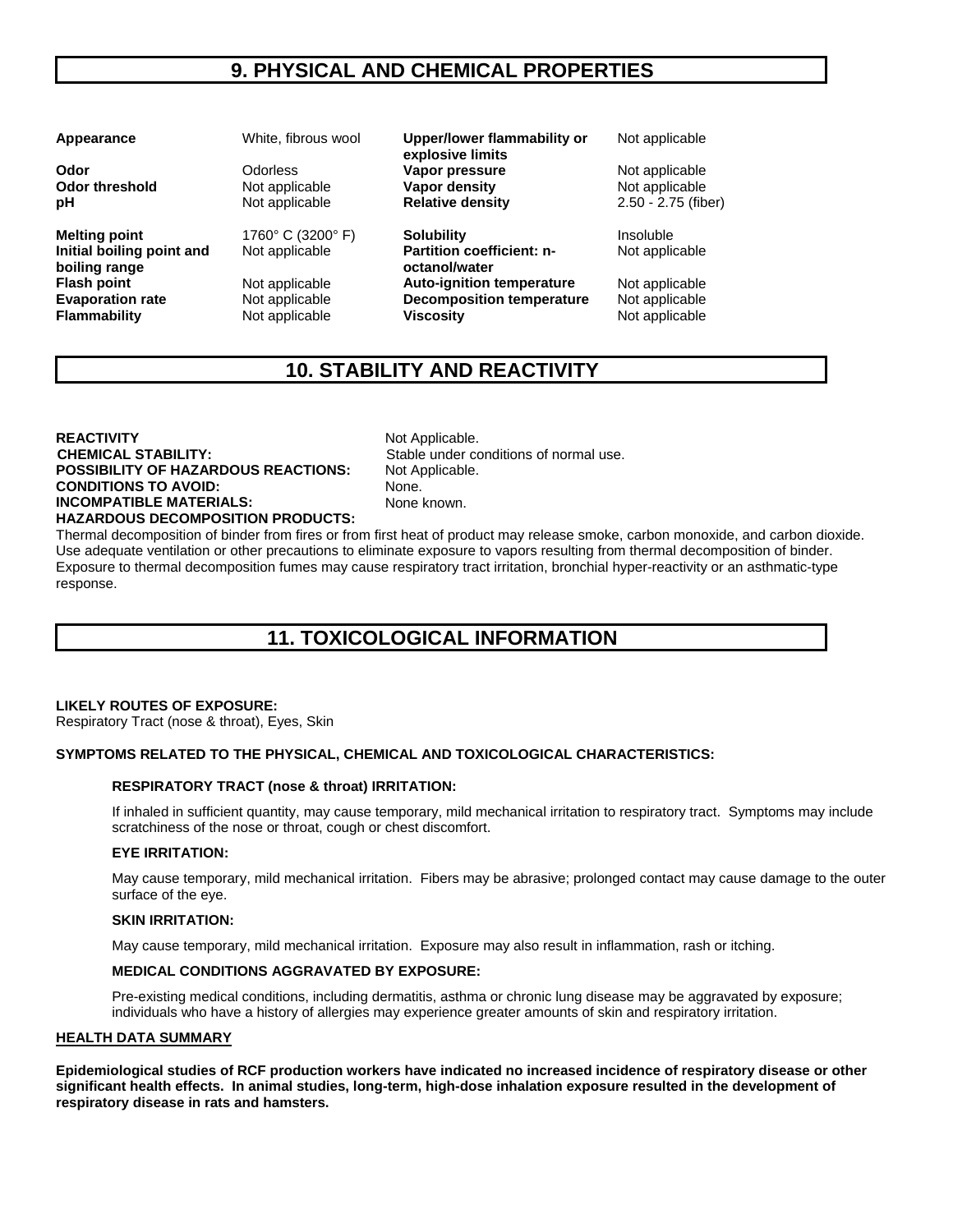### **EPIDEMIOLOGY**

In order to determine possible human health effects following RCF exposure, the University of Cincinnati in the United States and the Institute of Occupational Medicine (IOM) in Europe have conducted medical surveillance studies on RCF workers in U.S. and European manufacturing facilities. The University of Cincinnati study has been in progress for over 20-years, collecting data from respiratory questionnaires, lung function tests, chest X-rays, exposure monitoring, and worker mortality.

The results of this study of RCF plant workers exposed from 1953 to the present have shown (LeMasters *et al*, 2003):

- No excess mortality related to all deaths, all cancers, or lung cancer
- No statistically significant increase in interstitial findings (fibrosis), and
- No mesotheliomas or increase in lung cancer

The initial cross-sectional spirometry studies in the U.S. (LeMasters *et al.*1998) and Europe (Cowie *et al.*2001) revealed lung function decrements in the RCF-exposed cohort that were associated with heavier historical exposures. Subsequently, longitudinal studies have revealed no RCF exposure related decrements in lung function associated with current exposure levels.

Through 1996, pleural plaques seen on chest X-rays in 2.7% of the workers. Pleural plaques are considered a marker of exposure and not disease. The prevalence of pleural plaques has remained relatively constant over time, perhaps as a result of lower current exposure levels.

Thus, this long term epidemiology study has demonstrated an absence of interstitial fibrosis, no increased mortality risk and no decrement in lung function associated with current exposures.

### **TOXICOLOGY**

Early animal studies of RCF effects by intraperitoneal and intrapleural injections, as well as by inhalation, resulted in mostly negative results. In an effort to eliminate any questions posed by the results of these early studies, a definitive *Maximum Tolerated Dose Study* (MTD) by nose only, lifetime inhalation in rats and hamsters, was designed in the 1980s. The MTD study appeared to confirm that RCF was an animal carcinogen under certain test conditions, e.g., extremely high concentrations of approximately 200 f/cc inhaled directly into the lungs.

A later review of the MTD pathology indicated that the animals' lungs were likely "overloaded" because of large quantities of non-fibrous particles, and that this overload condition was likely responsible for the disease observed. In fact, evaluation of the aerosol samples used confirmed the presence of significant quantities of particulate matter.

In a subsequent multi-dose animal inhalation study at 25 f/cc, 75 f/cc, and 115 f/cc; a *no observed effect level* (NOEL) was found at 25 f/cc. This level is 50 times the HTIW Coalition recommended exposure guideline (REG) of 0.5 f/cc for humans.

### **HAZARD CLASSIFICATION**

Although studies, involving occupationally exposed workers, have not identified any increased incidence of respiratory disease, results from animal testing have been used as the basis for hazard classification. In each of the following cases, the conclusions are qualitative only and do not rest upon any quantitative analysis suggesting that the hazard actually may occur at current occupational exposure levels.

In October 2001, the **International Agency for Research on Cancer (IARC)** confirmed that Group 2b (possible human carcinogen) remains the appropriate IARC classification for RCF.

The Annual Report on Carcinogens (latest edition), prepared by the **National Toxicology Program (NTP),** classified respirable RCF as "reasonably anticipated" to be a carcinogen.

To obtain more epidemiology or toxicology information, please call the toll free telephone number for the Unifrax Product Stewardship Program found in Section 16 - Other Information.

### **12. ECOLOGICAL INFORMATION**

**Mobility in soil No mobility in soil.** 

**Ecotoxicity Ecotoxicity Exercise Example 1** Unlikely to be hazardous to aquatic life. **Persistence and degradability** The product shows no evidence for biodegradability. **Bioaccumulative potential** Low potential for bioaccumulation.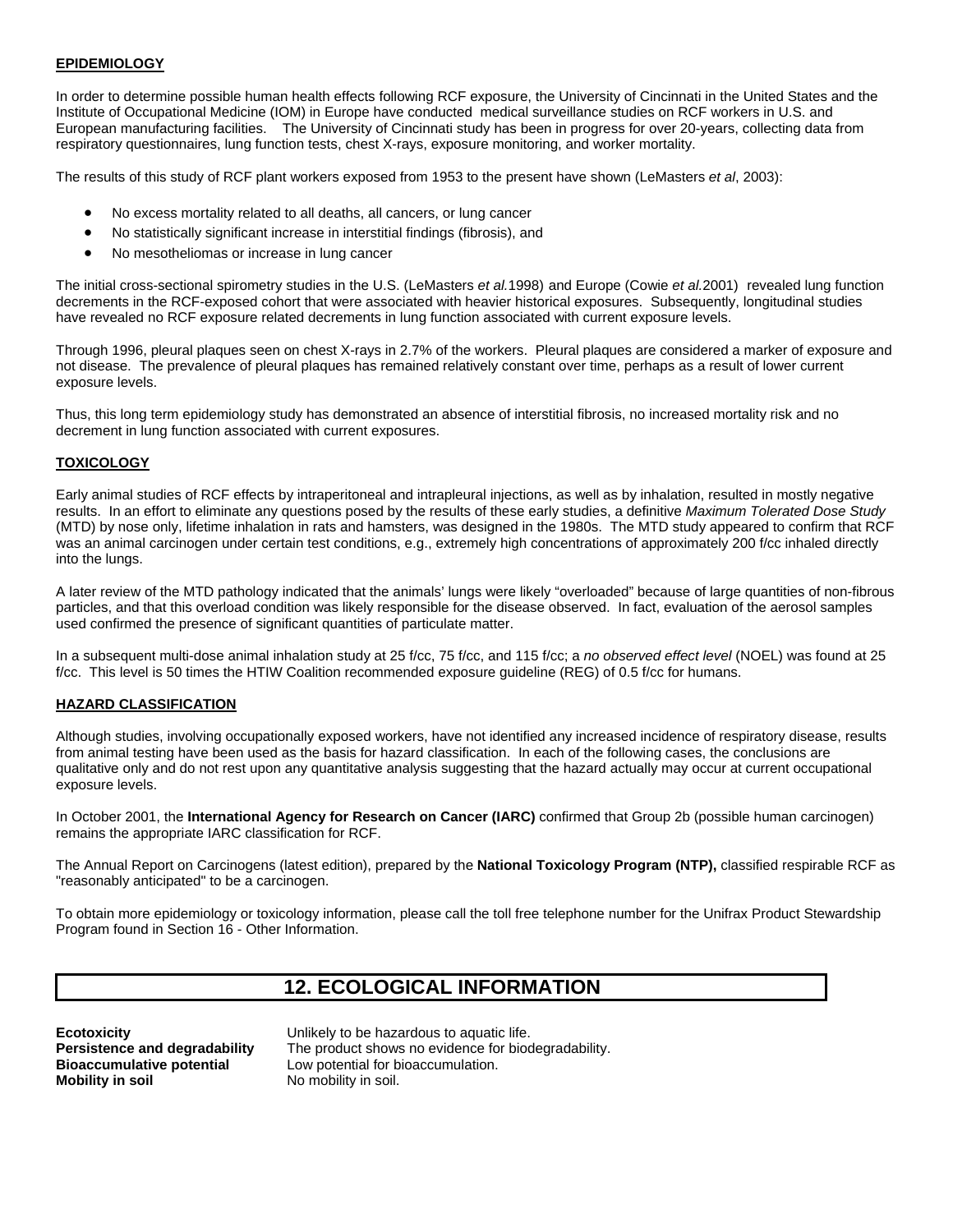### **13. DISPOSAL CONSIDERATIONS**

### **WASTE MANAGEMENT**

To prevent waste materials from becoming airborne during waste storage, transportation and disposal, a covered container or plastic bagging is recommended.

### **DISPOSAL**

This product, as manufactured, is not classified as a hazardous waste according to Federal regulations (40 CFR 261). Any processing, use, alteration or chemical additions to the product, as purchased, may alter the disposal requirements. Under Federal regulations, it is the waste generator's responsibility to properly characterize a waste material, to determine if it is a "hazardous" waste. Check local, regional, state or provincial regulations to identify all applicable disposal requirements.

### **14. TRANSPORT INFORMATION**

### **U.S. DEPARTMENT OF TRANSPORTATION (DOT)**

Hazard Class: Not Regulated United Nations (UN) Number: Not Applicable Labels: Not Applicable North America (NA) Number: Not Applicable Placards: Not Applicable Bill of Lading: Product Name

#### **INTERNATIONAL**

Canadian TDG Hazard Class & PIN: Not regulated Not classified as dangerous goods under ADR (road), RID (train) or IMDG (ship).

### **15. REGULATORY INFORMATION**

#### **UNITED STATES REGULATIONS**

| EPA:         | <b>Superfund Amendments and Reauthorization Act (SARA)</b> Title III - This product does not<br>contain any substances reportable under Sections 302, 304, 313, (40 CFR 372). Sections 311<br>and 312 (40 CFR 370) apply (delayed hazard). |
|--------------|--------------------------------------------------------------------------------------------------------------------------------------------------------------------------------------------------------------------------------------------|
|              | Toxic Substances Control Act (TSCA) - RCF has been assigned a CAS number; however; it                                                                                                                                                      |
|              | is an "article" under TSCA and therefore exempt from listing on the TSCA inventory.                                                                                                                                                        |
|              | Comprehensive Environmental Response, Compensation and Liability Act (CERCLA)                                                                                                                                                              |
|              | and the Clean Air Act (CAA) - This product contains fibers with an average diameter greater                                                                                                                                                |
|              | than one micron and thus is not considered a hazardous air pollutant.                                                                                                                                                                      |
| <b>OSHA:</b> | Comply with Hazard Communication Standards 29 CFR 1910.1200 and 29 CFR 1926.59                                                                                                                                                             |
|              | and the Respiratory Protection Standards 29 CFR 1910.134 and 29 CFR 1926.103.                                                                                                                                                              |
| California:  | "Ceramic fibers (airborne particles of respirable size)" is listed in <b>Proposition 65, The Safe</b>                                                                                                                                      |
|              | Drinking Water and Toxic Enforcement Act of 1986 as a chemical known to the State of                                                                                                                                                       |
|              | California to cause cancer.                                                                                                                                                                                                                |
|              | Other States: RCF products are not known to be regulated by states other than California; however, state                                                                                                                                   |
|              | and local OSHA and EPA regulations may apply to these products. If in doubt, contact your                                                                                                                                                  |
|              | local regulatory agency.                                                                                                                                                                                                                   |

#### **INTERNATIONAL REGULATIONS**

**Canada**:

**Canadian Workplace Hazardous Materials Information System (WHMIS)** – Classified as Class D2A – Materials Causing Other Toxic Effects

**Canadian Environmental Protection Act (CEPA)** - All substances in this product are listed, as required, on the Domestic Substance List (DSL)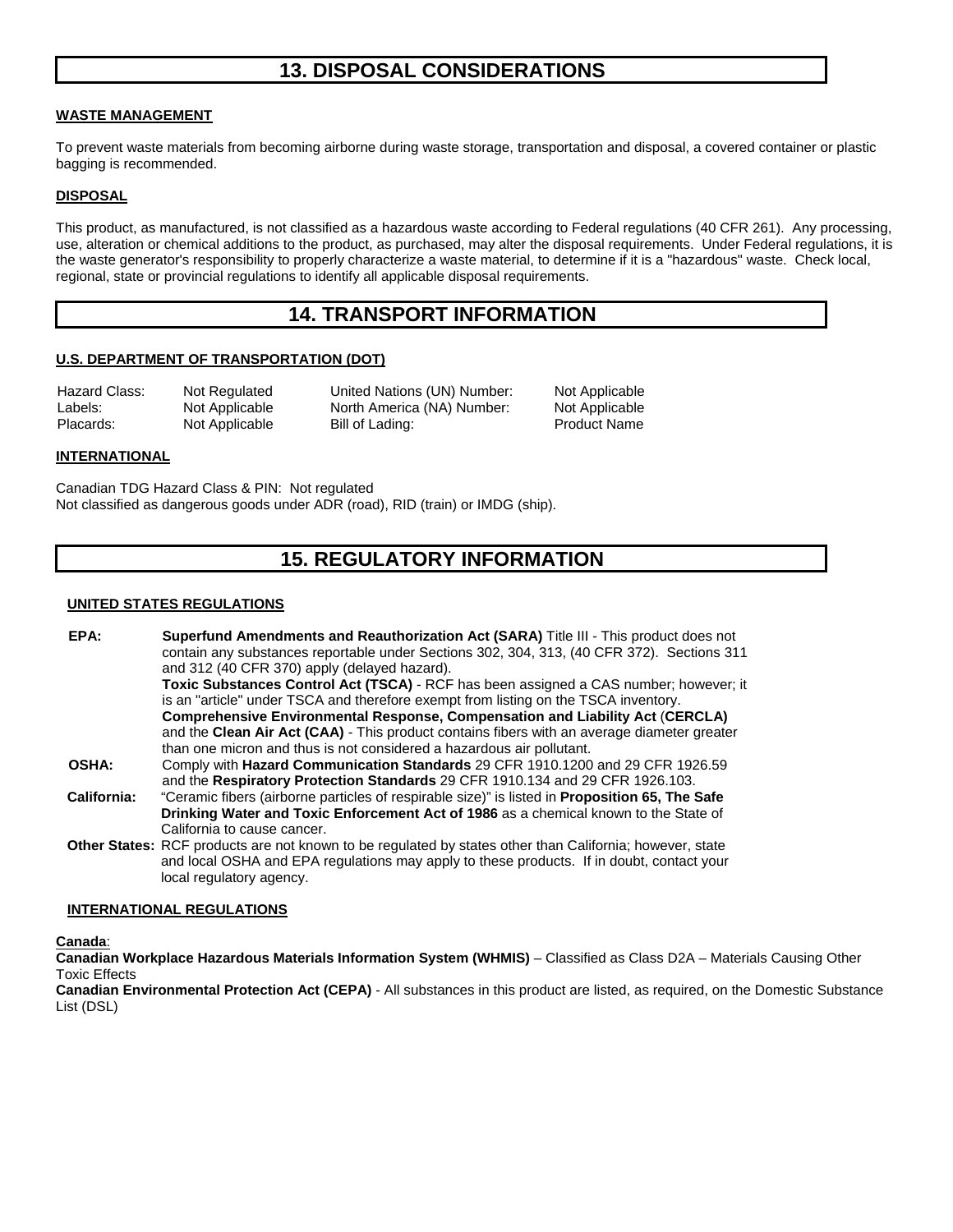#### **Europe: Integration of RCF/ASW in to ANNEXE XV of the REACH Regulation:**

RCF is classified under the CLP (classification, labelling and packaging of substances and mixtures) regulation as a category 1B carcinogen. On January 13, 2010 the European Chemicals Agency (ECHA) updated the candidate list for authorization (Annex XV of the REACH regulation) and added 14 new substances in this list including aluminosilicate refractory ceramic fibers and zirconia aluminosilicate refractory ceramic fibers.

As a consequence, EU (European Union) or EEA (European Economical Area) suppliers of articles which contain aluminosilicate refractory ceramic fibers and zirconia aluminosilicate refractory ceramic fibers in a concentration above 0.1% (w/w) have to provide sufficient information, available to them, to their customers or upon requests to a consumer within 45 days of the receipt of the request. This information must ensure safe use of the article, and as minimum contains the name of the substance.

### **16. OTHER INFORMATION**

### **RCF DEVITRIFICATION**

As produced, all RCF fibers are vitreous (glassy) materials which do not contain crystalline silica.Continued exposure to elevated temperatures may cause these fibers to devitrify (become crystalline). The first crystalline formation (Mullite) begins to occur at approximately 985° C (1805° F). Crystalline phase silica may begin to form at temperatures of approximately 1200° C (2192° F). When the glass RCF fibers devitrify, they form a mixed mineral crystalline silica containing dust. The crystalline silica is trapped in grain boundaries within a matrix predominately consisting of Mullite. The occurrence and extent of crystalline phase formation is dependent on the duration and temperature of exposure, fiber chemistry and/or the presence of fluxing agents. The presence of crystalline phases can be confirmed only through laboratory analysis of the "hot face" fiber.

IARC's evaluation of crystalline silica states "Crystalline silica inhaled in the form of quartz or cristobalite from occupational sources is carcinogenic to humans (Group 1)" and additionally notes "carcinogenicity in humans was not detected in all industrial circumstances studied." IARC also studied mixed mineral crystalline silica containing dusts such as coal dusts (containing 5 – 15 % crystalline silica) and diatomaceous earth without seeing any evidence of disease. (IARC Monograph Vol. 68, 1997). NTP lists all polymorphs of crystalline silica amongst substances which may "reasonably be anticipated to be carcinogens".

IARC and NTP did not evaluate after-service RCF, which may contain various crystalline phases. However, an analysis of after-service RCF samples obtained pursuant to an exposure monitoring agreement with the USEPA, found that in the furnace conditions sampled, most did not contain detectable levels of crystalline silica. Other relevant RCF studies found that (1) simulated after-service RCF showed little, or no, activity where exposure was by inhalation or by intraperitoneal injection; and (2) after-service RCF was not cytotoxic to macrophage-like cells at concentrations up to 320 micrograms/cm² - by comparison, pure quartz or cristobalite were significantly active at much lower levels (circa 20 micrograms/cm<sup>2</sup>).

### **RCF AFTER-SERVICE REMOVAL**

Respiratory protection should be provided in compliance with OSHA standards. During removal operations, a full face respirator is recommended to reduce inhalation exposure along with eye and respiratory tract irritation. A specific evaluation of workplace hazards and the identification of appropriate respiratory protection are best performed, on a case by case basis, by a qualified industrial hygiene professional.

### **PRODUCT STEWARDSHIP PROGRAM**

In 2002, the Occupational Safety and Health Administration (OSHA) endorsed a five year voluntary product stewardship program called PSP 2002. On May 23, 2007, HTIW Coalition's predecessor, RCFC, and its member companies renewed this voluntary product stewardship agreement with OSHA. On April 16, 2012, HTIW Coalition renewed this agreement.

This new five year program, called PSP 2012, continues and builds upon the earlier programs. PSP 2012 is a highly acclaimed, multifaceted strategic risk management initiative designed specifically to reduce workplace exposures to refractory ceramic fiber (RCF). For more information regarding PSP 2012, please visit **http://www.htiwcoalition.org**